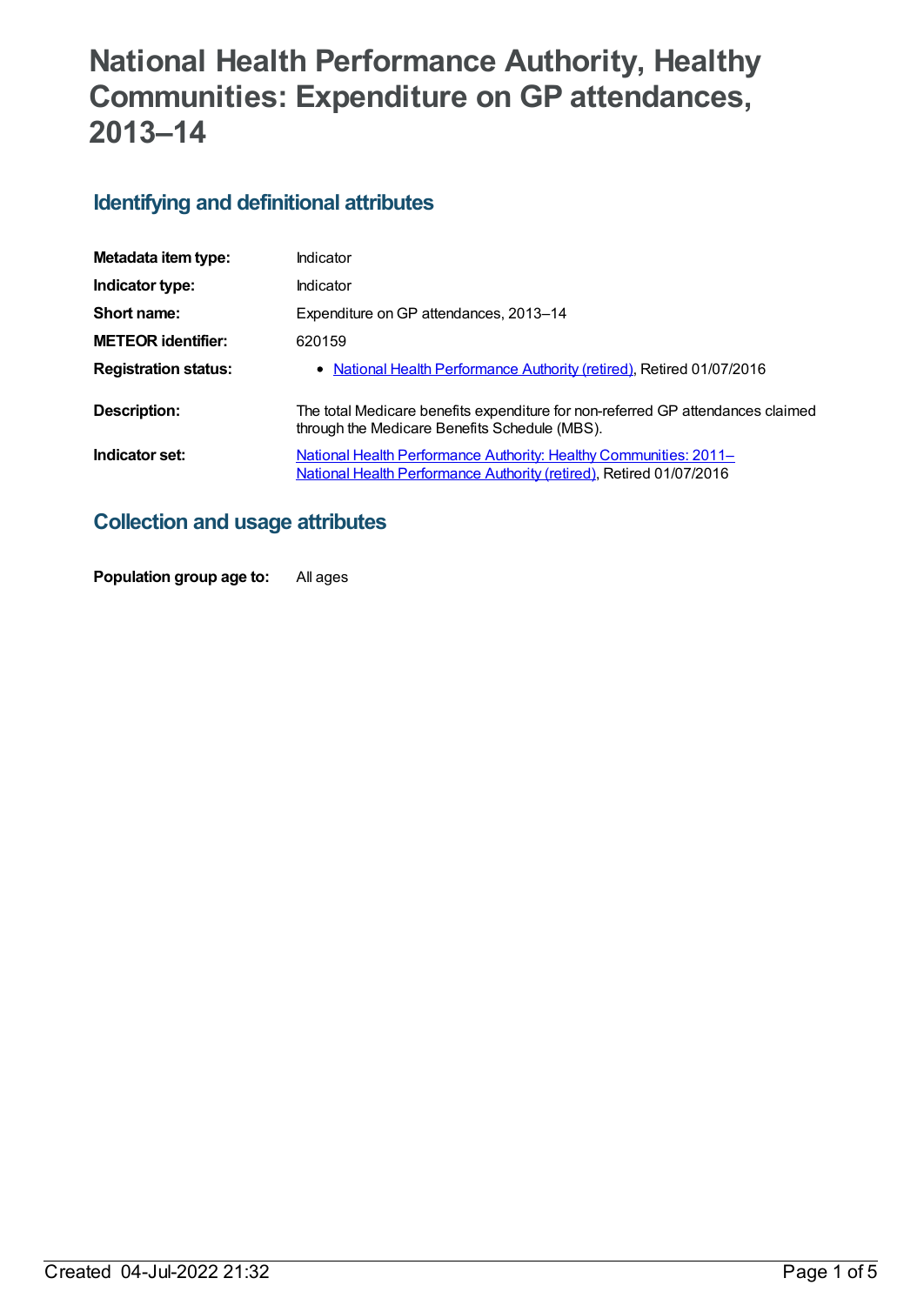GP attendances are on Medicare benefit-funded patient/doctor encounters, such as visits and consultations, for which the patient has not been referred by another doctor. GP attendances exclude services provided by practice nurses and Aboriginal and Torres Strait Islander health practitioners on a GP's behalf.

In terms of 'Broad Type of Service' Groups, GP attendances comprise all items in Broad Type of Service Groups 'A' – GP/VRGP non-referred attendances, 'M' - Enhanced Primary Care and 'B' Non-referred other attendances as published in official MBS statistics by the Department of Human Services and the Department of Health.

Expenditure onGP attendances does not include benefits paid for bulk billing items (MBS Items 10990, 10991, and 10992). These items are in 'Miscellaneous Services' (Category 9) in the MBS and are claimed as 'stand alone' items where the bulk billed service is a non-hospital unreferred service (other than pathology or diagnostic imaging) involving a person who is under 16 years of age or concessional. Since it is not always possible to determine the MBS item to which the incentive item relates expenditure on these items is included in 'Other MBS' (Broad Type of Service Group 'L') in official statistics.

For the year of processing expenditure on bulk billing incentive items (MBS Items 10990, 10991 and 10992) other than pathology and diagnostic imaging was \$542.6 million.

Rates are directly age-standardised to the 2001 Australian population. In undertaking age standardisation of MBS data, the age of each person was determined from the last MBS service of any type, processed by the Department of Human Services in 2013–14. All MBS services for each individual processed in 2013–14, were attributed this age. For MBS data, Primary Health Network (PHN) and SA3 were derived from the enrolment postcode for each person from the last MBS service of any type, processed by the Department of Human Services in 2013–14. All MBS services for each individual processed in 2013–14 were attributed to this postcode. MBS postcode level data were allocated to PHN and SA3 regions using concordance files provided by the Australian Bureau of Statistics (ABS).

SA3 level data for 2013-14 are not directly comparable to previous years due to a change in method for allocating post-office box (PO box) addresses to SA3 geographies. The change in method means that data for people with a PO box postcode recorded as their residential address may be included in SA3 totals.

Individual SA3 level data has been provided for the Northern Territory for 2013-14. Previously, this data was provided at the state level only.

Numerator data - Medicare (MBS) data provided by Department of Health for the financial year of processing, 2013–14.

Denominator data – Estimated Resident Population at 30 June 2013 provided by ABS.

Presented as average dollar amount per person.

Before MBS data are published by NHPA all confidential data cells are suppressed.

The current definition of confidential data is as follows:

- For number of MBS services:
	- if number of services is less than 6 or
		- if number of services is equal to or greater than 6 but
			- one provider provides more than 85% of services or two providers provide more than 90% of services
			- one patient receives more than 85% of services or two patients receive more than 90% of services.
- If data on number of services is confidential, corresponding data on other measures such as MBS benefit paid is also regarded as confidential.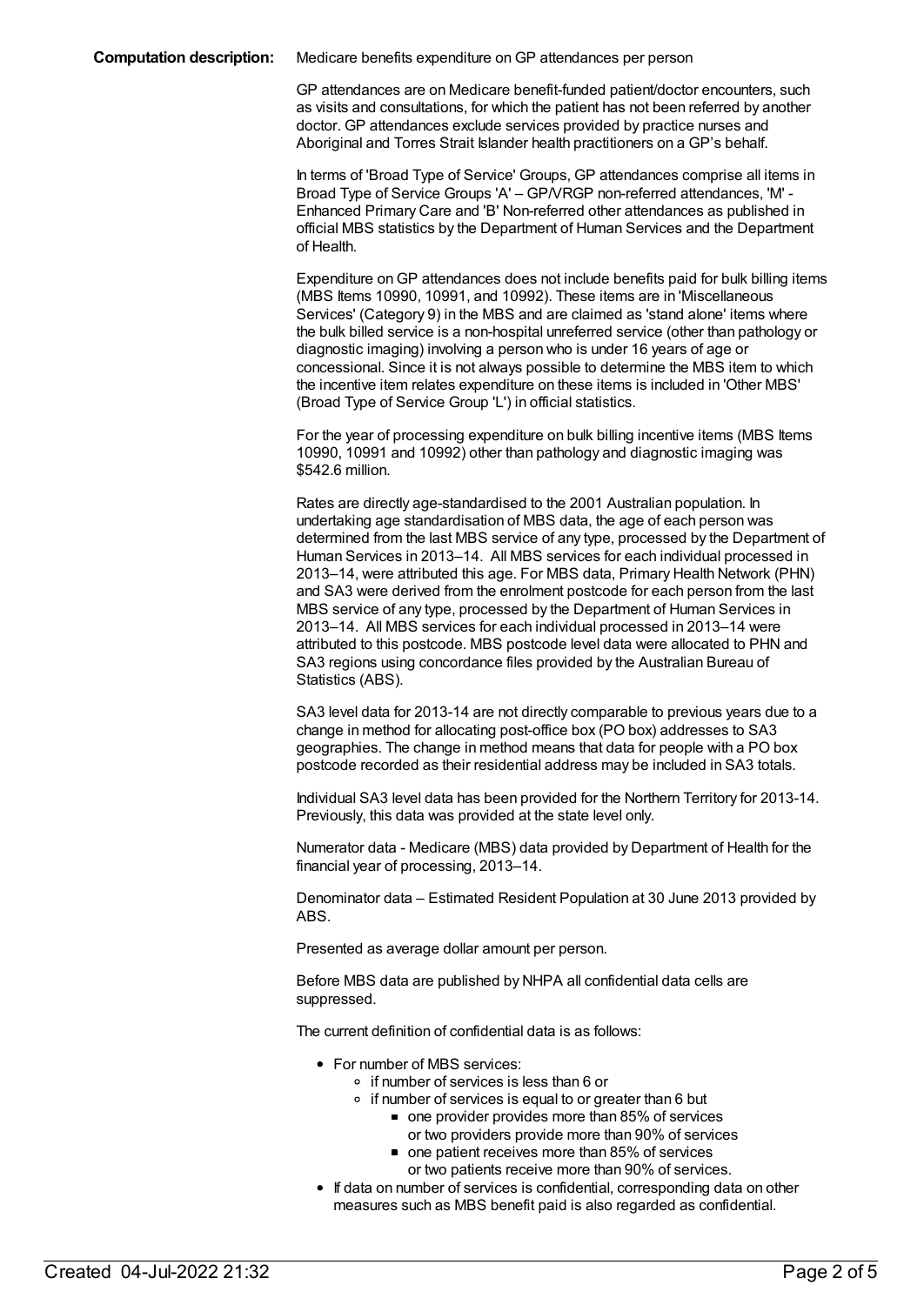| <b>Computation:</b>             | (Numerator + Denominator)                                                                                        |
|---------------------------------|------------------------------------------------------------------------------------------------------------------|
|                                 | Expenditure on GP attendances                                                                                    |
|                                 | Expenditure on GP attendances, age standardised                                                                  |
|                                 | For more information about age-standardisation, please see:                                                      |
|                                 | /content/index.phtml/itemld/327276                                                                               |
|                                 |                                                                                                                  |
| <b>Numerator:</b>               | Total amount of claims for non-referred (GP) attendances claimed through the<br>Medicare Benefits Schedule (MBS) |
| <b>Numerator data elements:</b> | Data Element / Data Set-                                                                                         |
|                                 | Person-age, total years N[NN]                                                                                    |
|                                 | Data Source                                                                                                      |
|                                 | Medicare (MBS) data                                                                                              |
|                                 | Guide for use                                                                                                    |
|                                 | Data source type: Administrative by-product data                                                                 |
|                                 | Data Element / Data Set-                                                                                         |
|                                 | Address-Australian postcode, Australian postcode code (Postcode datafile)                                        |
|                                 | {NNNN}                                                                                                           |
|                                 | Data Source                                                                                                      |
|                                 | Medicare (MBS) data                                                                                              |
|                                 | Guide for use                                                                                                    |
|                                 | Data source type: Administrative by-product data                                                                 |
|                                 | Data Element / Data Set-                                                                                         |
|                                 | Person-General Practitioner MBS health assessment indicator, yes/no code<br>$\underline{\mathbf{N}}$             |
|                                 | Data Source                                                                                                      |
|                                 | Medicare (MBS) data                                                                                              |
|                                 | Guide for use                                                                                                    |
|                                 | Data source type: Administrative by-product data.                                                                |
|                                 | Data Element / Data Set                                                                                          |
|                                 | Person-Medicare Benefits Schedule (MBS) benefit for General Practitioner                                         |
|                                 | service, total Australian currency N[N(8)]                                                                       |
|                                 | Data Source                                                                                                      |
|                                 | Medicare (MBS) data                                                                                              |
|                                 | Guide for use                                                                                                    |
|                                 | Data source type: Administrative by-product data                                                                 |
| Denominator:                    | Total estimated resident population (ERP)                                                                        |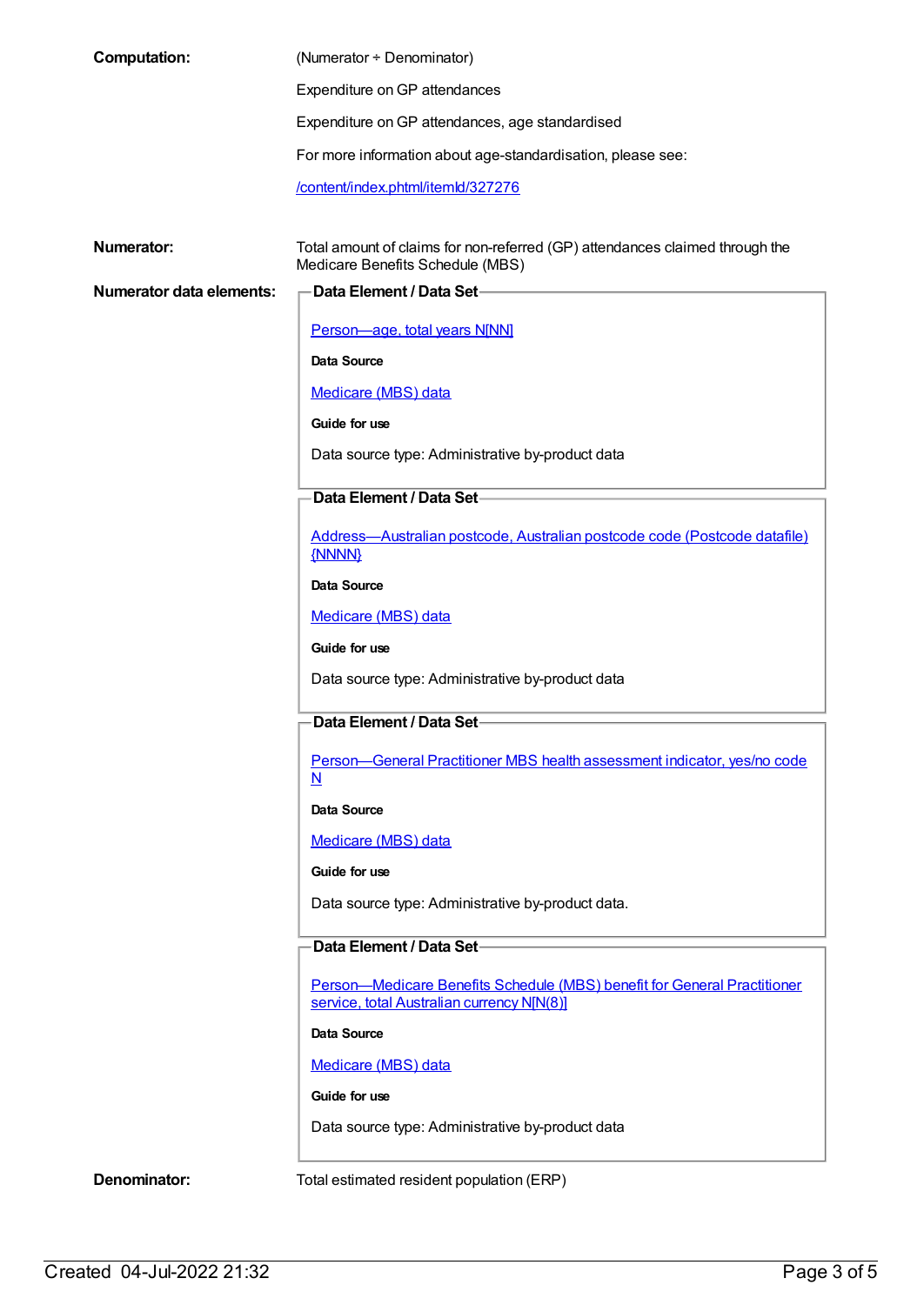| Denominator data<br>elements:           | Data Element / Data Set-<br>Person—estimated resident population of Australia, total people N[N(7)]<br><b>Data Source</b><br><b>ABS Estimated resident population (total population)</b><br>Guide for use<br>Data source type: Census based plus administrative by-product data |
|-----------------------------------------|---------------------------------------------------------------------------------------------------------------------------------------------------------------------------------------------------------------------------------------------------------------------------------|
|                                         |                                                                                                                                                                                                                                                                                 |
| Disaggregation:                         | By Primary Health Network areas                                                                                                                                                                                                                                                 |
| <b>Disaggregation data</b><br>elements: | Data Element / Data Set-<br>Address-statistical area, level 3 (SA3) code (ASGS 2011) NNNNN                                                                                                                                                                                      |
|                                         | Data Element / Data Set-                                                                                                                                                                                                                                                        |
|                                         | Administrative health region-Primary Health Network identifier, code<br><b>AAANNN</b>                                                                                                                                                                                           |
|                                         | Data Element / Data Set-                                                                                                                                                                                                                                                        |
|                                         | Administrative health region-Primary Health Network identifier, code<br><b>AAANNN</b>                                                                                                                                                                                           |
|                                         | Guide for use                                                                                                                                                                                                                                                                   |
|                                         | Data source type: Administrative by-product data                                                                                                                                                                                                                                |

## **Representational attributes**

| <b>Representation class:</b> | Mean (average)   |
|------------------------------|------------------|
| Data type:                   | Monetary amount  |
| Unit of measure:             | Currency         |
| Format:                      | <b>\$NNNN.NN</b> |
|                              |                  |

### **Indicator conceptual framework**

| Framework and | <b>PAF-Equity of access</b> |
|---------------|-----------------------------|
| dimensions:   |                             |

### **Data source attributes**